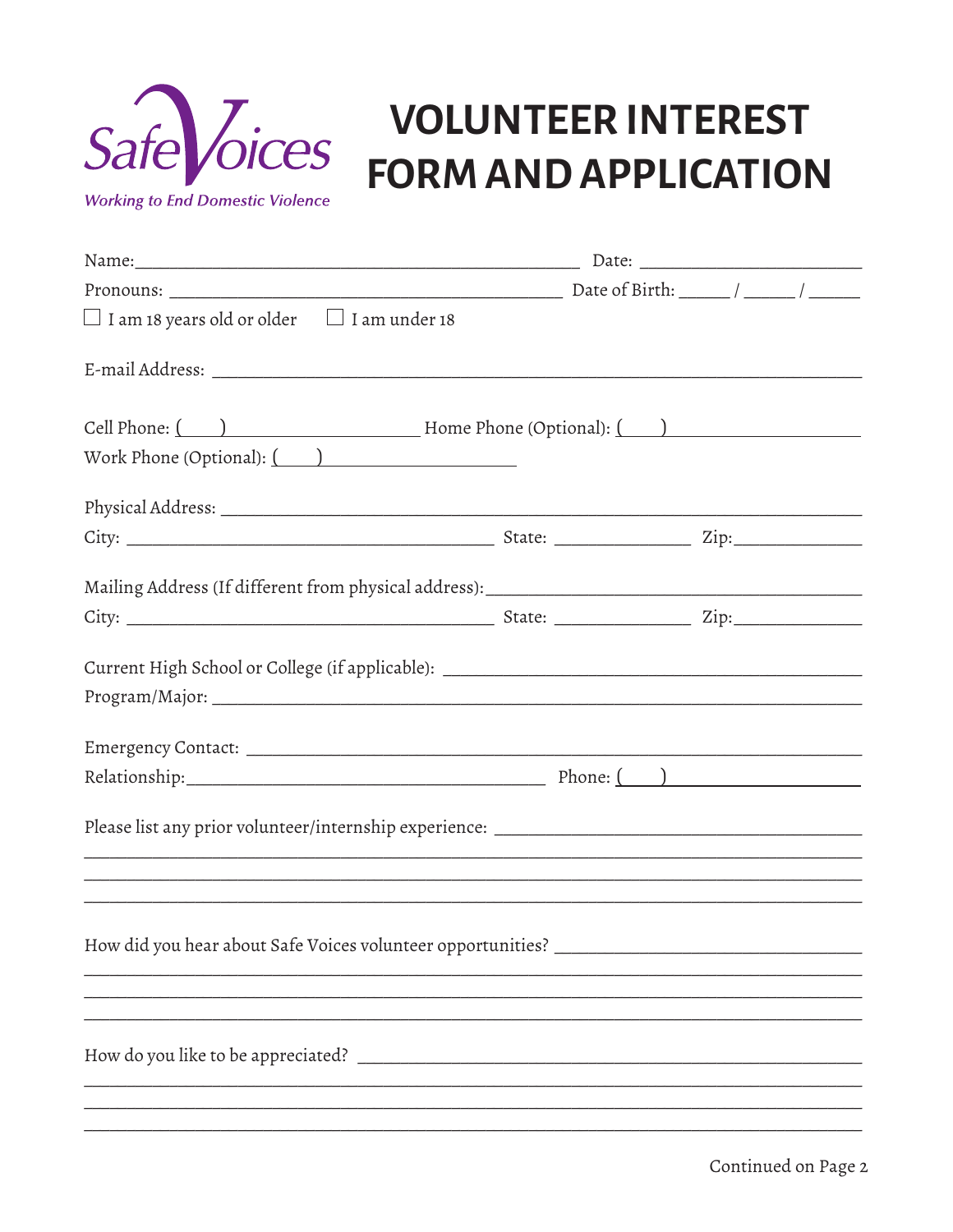## **Volunteer Opportunities**

**Helpline Volunteer:** Assists with coverage of Safe Voices 24 hour helpline by taking shifts in four hour increments. Volunteers can sign up for as many shifts per month as they wish and can take calls from their own home. Minimum commitment of 8 hours a month.

Requirements: Complete full CAIRET curriculum (approx. 55 hours) and sign off by staff trainer. Must be 18 or older. Must have access to a cell phone or landline as well as a private space to take calls.

 $\Box$  I want to be considered for a Helpline Volunteer position.

**Project or Event Volunteer:** Assists with indirect service projects on an as-needed basis, for example, sorting donations, spring cleaning, painting at the shelter, clerical tasks, etc. Events include assisting at Safe Voices' annual 5K to End Domestic Violence.

Requirements: Background check, confidentiality and sensitivity discussion; staff oversight.

 $\Box$  I want to be considered for a Project or Event Volunteer position.

Please list your availability and the number of hours you would like to volunteer each week.

Minimum Hours: \_\_\_\_\_\_\_\_\_\_ Maximum Hours: \_\_\_\_\_\_\_\_\_\_

| DAY:  | Mondav | Tuesdav | Wednesday | Thursday | Friday | Saturdav | Sundav |
|-------|--------|---------|-----------|----------|--------|----------|--------|
| TIME: |        |         |           |          |        |          |        |

\_\_\_\_\_\_\_\_\_\_\_\_\_\_\_\_\_\_\_\_\_\_\_\_\_\_\_\_\_\_\_\_\_\_\_\_\_\_\_\_\_\_\_\_\_\_\_\_\_\_\_\_\_\_\_\_\_\_\_\_\_\_\_\_\_\_\_\_\_\_\_\_\_\_\_\_\_\_\_\_\_\_\_\_\_\_\_\_\_\_\_ \_\_\_\_\_\_\_\_\_\_\_\_\_\_\_\_\_\_\_\_\_\_\_\_\_\_\_\_\_\_\_\_\_\_\_\_\_\_\_\_\_\_\_\_\_\_\_\_\_\_\_\_\_\_\_\_\_\_\_\_\_\_\_\_\_\_\_\_\_\_\_\_\_\_\_\_\_\_\_\_\_\_\_\_\_\_\_\_\_\_\_ \_\_\_\_\_\_\_\_\_\_\_\_\_\_\_\_\_\_\_\_\_\_\_\_\_\_\_\_\_\_\_\_\_\_\_\_\_\_\_\_\_\_\_\_\_\_\_\_\_\_\_\_\_\_\_\_\_\_\_\_\_\_\_\_\_\_\_\_\_\_\_\_\_\_\_\_\_\_\_\_\_\_\_\_\_\_\_\_\_\_\_ \_\_\_\_\_\_\_\_\_\_\_\_\_\_\_\_\_\_\_\_\_\_\_\_\_\_\_\_\_\_\_\_\_\_\_\_\_\_\_\_\_\_\_\_\_\_\_\_\_\_\_\_\_\_\_\_\_\_\_\_\_\_\_\_\_\_\_\_\_\_\_\_\_\_\_\_\_\_\_\_\_\_\_\_\_\_\_\_\_\_\_ \_\_\_\_\_\_\_\_\_\_\_\_\_\_\_\_\_\_\_\_\_\_\_\_\_\_\_\_\_\_\_\_\_\_\_\_\_\_\_\_\_\_\_\_\_\_\_\_\_\_\_\_\_\_\_\_\_\_\_\_\_\_\_\_\_\_\_\_\_\_\_\_\_\_\_\_\_\_\_\_\_\_\_\_\_\_\_\_\_\_\_ \_\_\_\_\_\_\_\_\_\_\_\_\_\_\_\_\_\_\_\_\_\_\_\_\_\_\_\_\_\_\_\_\_\_\_\_\_\_\_\_\_\_\_\_\_\_\_\_\_\_\_\_\_\_\_\_\_\_\_\_\_\_\_\_\_\_\_\_\_\_\_\_\_\_\_\_\_\_\_\_\_\_\_\_\_\_\_\_\_\_\_

Please tell us anything else you would like to share:

 $\Box$  I agree to a criminal and Department of Health & Human Services background check.

 $\Box$  I agree to sign a confidentially waiver.

Signature: \_\_\_\_\_\_\_\_\_\_\_\_\_\_\_\_\_\_\_\_\_\_\_\_\_\_\_\_\_\_\_\_\_\_\_\_\_\_\_\_\_\_\_\_\_\_\_\_ Date: \_\_\_\_\_\_\_\_\_\_\_\_\_\_\_\_\_\_\_\_\_\_\_\_\_\_

### **Thank you for your interest!**

Please submit this application and all related background check consent forms to: Alyssa Coyne, Volunteer and Internship Coordinator, at **acoyne@safevoices.org**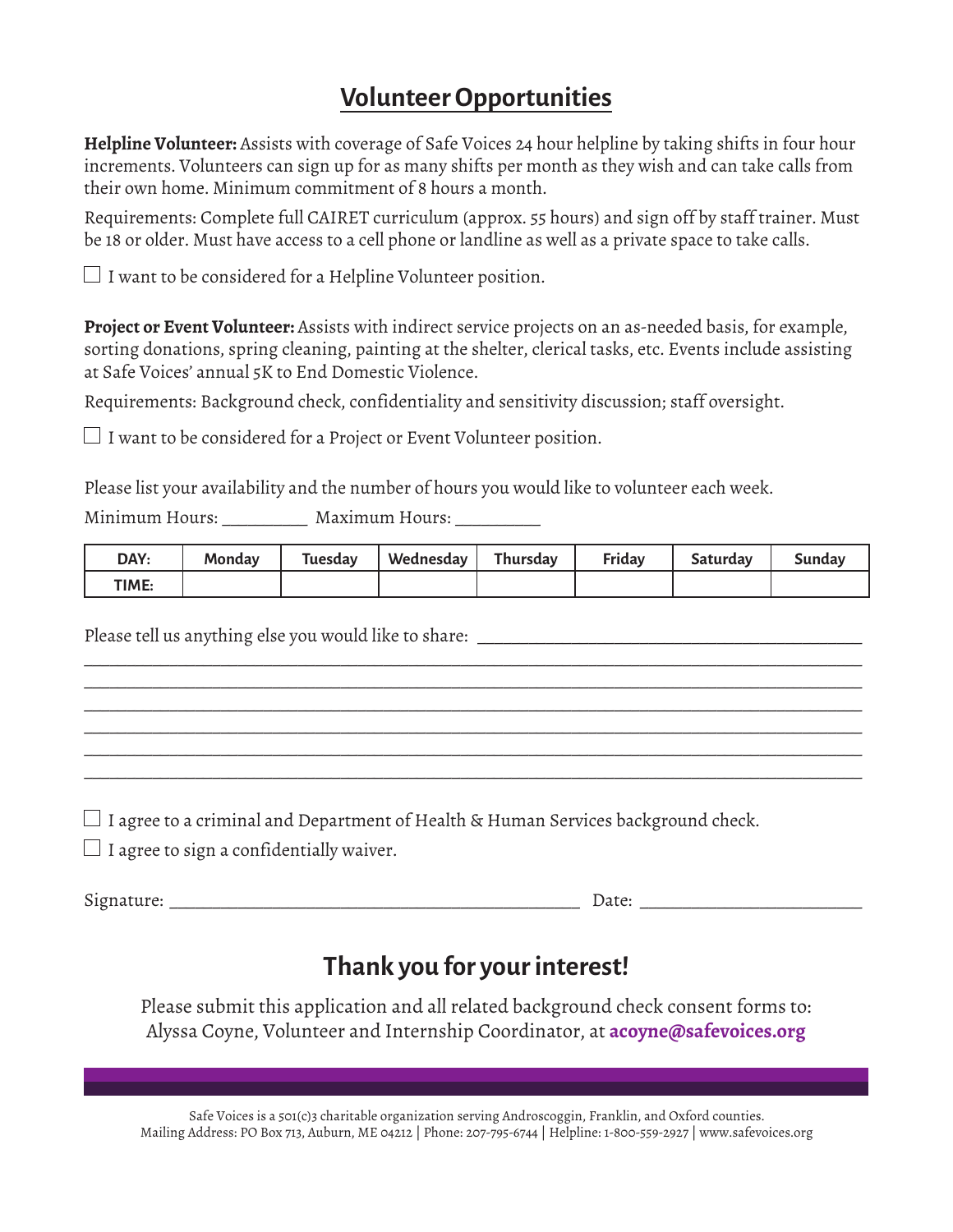

# **CONFIDENTIALITY STATEMENT**

I, *(Print Name)* \_\_\_\_\_\_\_\_\_\_\_\_\_\_\_\_\_\_\_\_\_\_\_\_\_\_\_\_\_\_\_\_\_\_\_\_\_\_\_\_\_\_\_, a visitor, volunteer, intern or other individual at Safe Voices, understand and agree that any information viewed, disclosed or otherwise learned regarding shelter residents or individuals served is confidential and protected by state and/or other federal law.

I understand that if I disclose such information outside Safe Voices, or in an inappropriate manner, I may be subject to disciplinary action, restricted from access, which may limit future involvement or services or I may be reported to the Maine State Department of Health and Human Services.

| Signature: |  |
|------------|--|
|            |  |

 $\Box$  Date:

Safe Voices Staff Signature: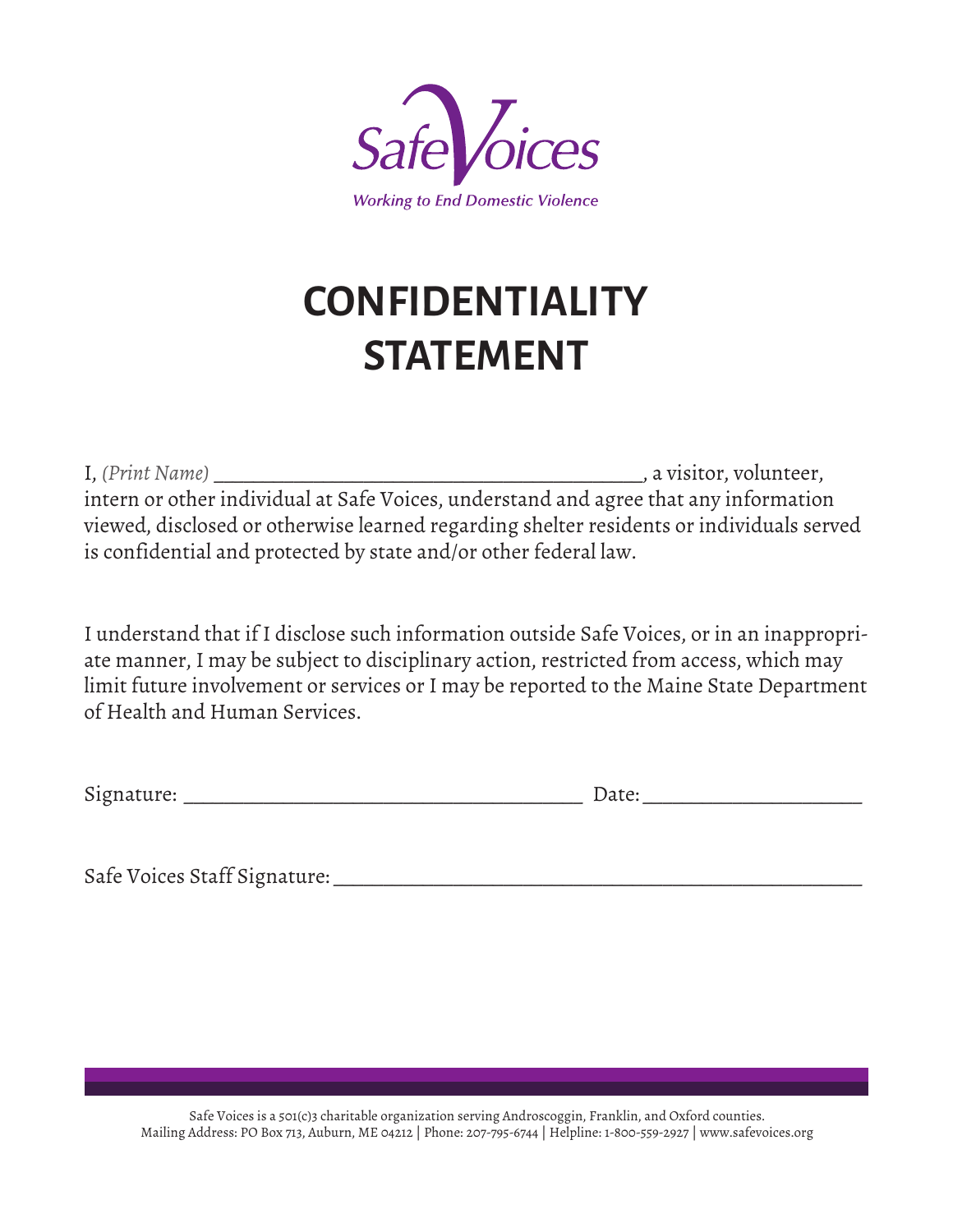

# **INFORMATION RELEASE FORM**

## **Universal Criminal Background Check**

I, \_\_\_\_\_\_\_\_\_\_\_\_\_\_\_\_\_\_\_\_\_\_\_\_\_\_, hereby authorize Safe Voices to conduct a universal criminal background check on me as a staff member for the agency. This information will reveal arrests and convictions on file in Maine and other states where I have lived or worked. I understand that this information will be used only for the purpose of determining my eligibility for continued employment. If information should be revealed, the Executive Director will meet with me to discuss whether the information may prevent my continued employment and I will be given the opportunity to offer an explanation before action is taken. The decision of the Executive Director is final on this matter.

Any information that comes back with arrests and/or convictions is confidential and will be secured in my personnel file.

| My Current Phone Number: (2010) |  |
|---------------------------------|--|
|                                 |  |
|                                 |  |
|                                 |  |
|                                 |  |

Safe Voices is a 501(c)3 charitable organization serving Androscoggin, Franklin, and Oxford counties. Mailing Address: PO Box 713, Auburn, ME 04212 | Phone: 207-795-6744 | Helpline: 1-800-559-2927 | www.safevoices.org